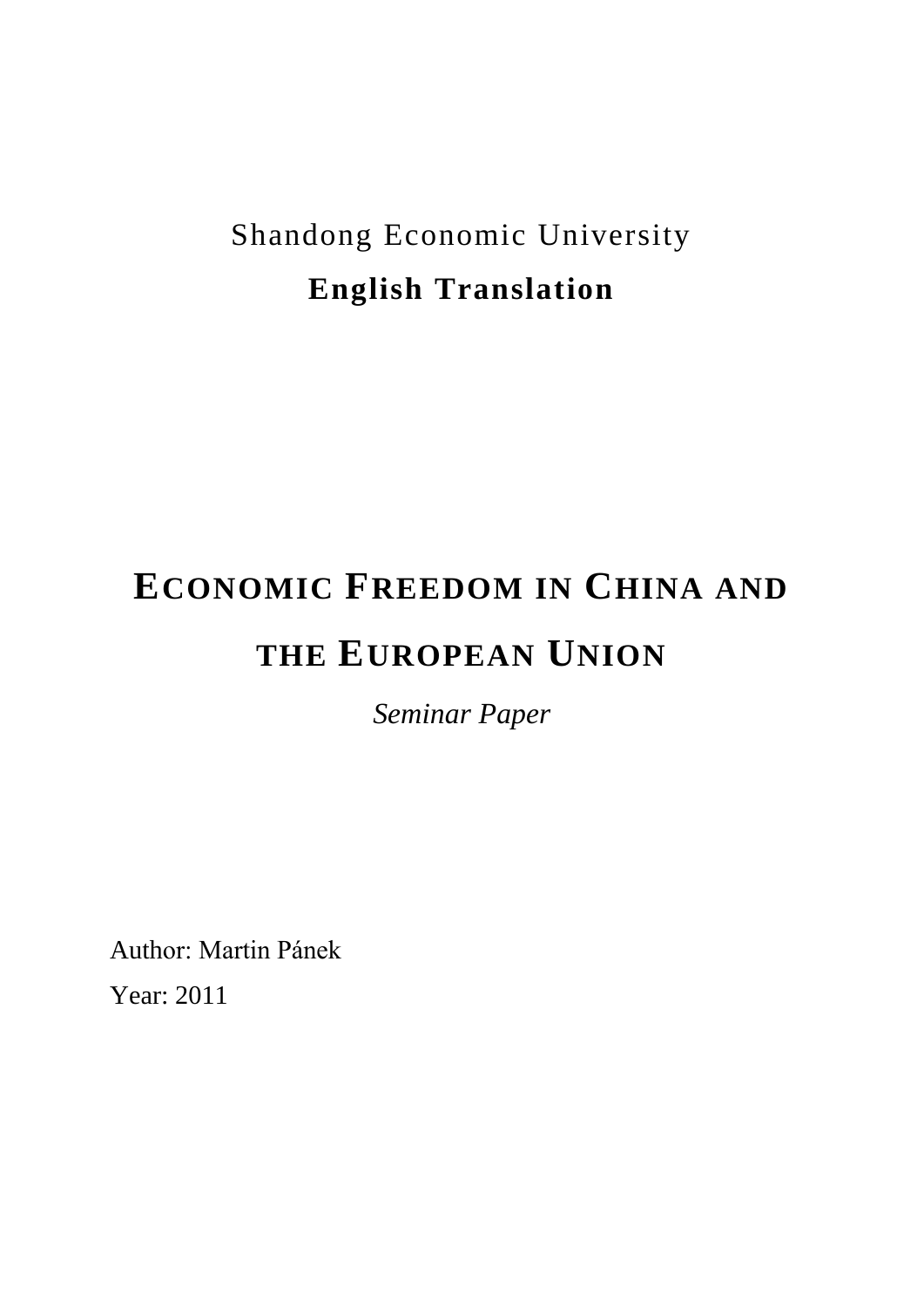### *1 Introduction*

One of the ways to compare life situations in two different countries is to compare the freedom in each of the societies. Various indices exist to show such comparisons. Two main indices of the economic freedom in the world exist. It is the *Index of Economic Freedom* published yearly by the Heritage Foundation and Wall Street Journal and the *Economic Freedom of the World* published yearly by Fraser Institute.

In this paper, I present some data from the *Index of Economic Freedom*; I compare the member states of the European Union and for the People's Republic of China. Furthermore, I occupy myself with the question if China should be given only place in the index while the EU has as much as 27 places. Finally, I question the results of the index.

# *2 Index of Economic Freedom*

There are ten factors for each country in this index. These factors consist of further subfactors. For each of these factors, every country receives a value between 0-100. These ten values are averaged to make up the final score. The higher the score, the freer the country. The factors are: Business Freedom, Trade Freedom, Fiscal Freedom, Government Spending, Monetary Freedom, Investment Freedom, Financial Freedom, Property Rights, Freedom from Corruption, Labor Freedom.

The Heritage Foundation explains the index:

*"Economic freedom is the fundamental right of every human to control his or her own labor and property. In an economically free society, individuals are free to work, produce, consume, and invest in any way they please, with that freedom both protected by the state and unconstrained by the state. In economically free societies, governments allow labor, capital and goods to move freely, and refrain from coercion or constraint of liberty beyond the extent necessary to protect and maintain liberty itself."* (Heritage Foundation, b 2010)

The Index of Economic Freedom 2010 is topped by Hong Kong which is followed by Singapore, Australia, New Zealand, Ireland and Switzerland. Heritage Foundation labels these countries "free".

There are 36 countries labeled "repressed" with Cuba, Zimbabwe and North Korea ranking lowest.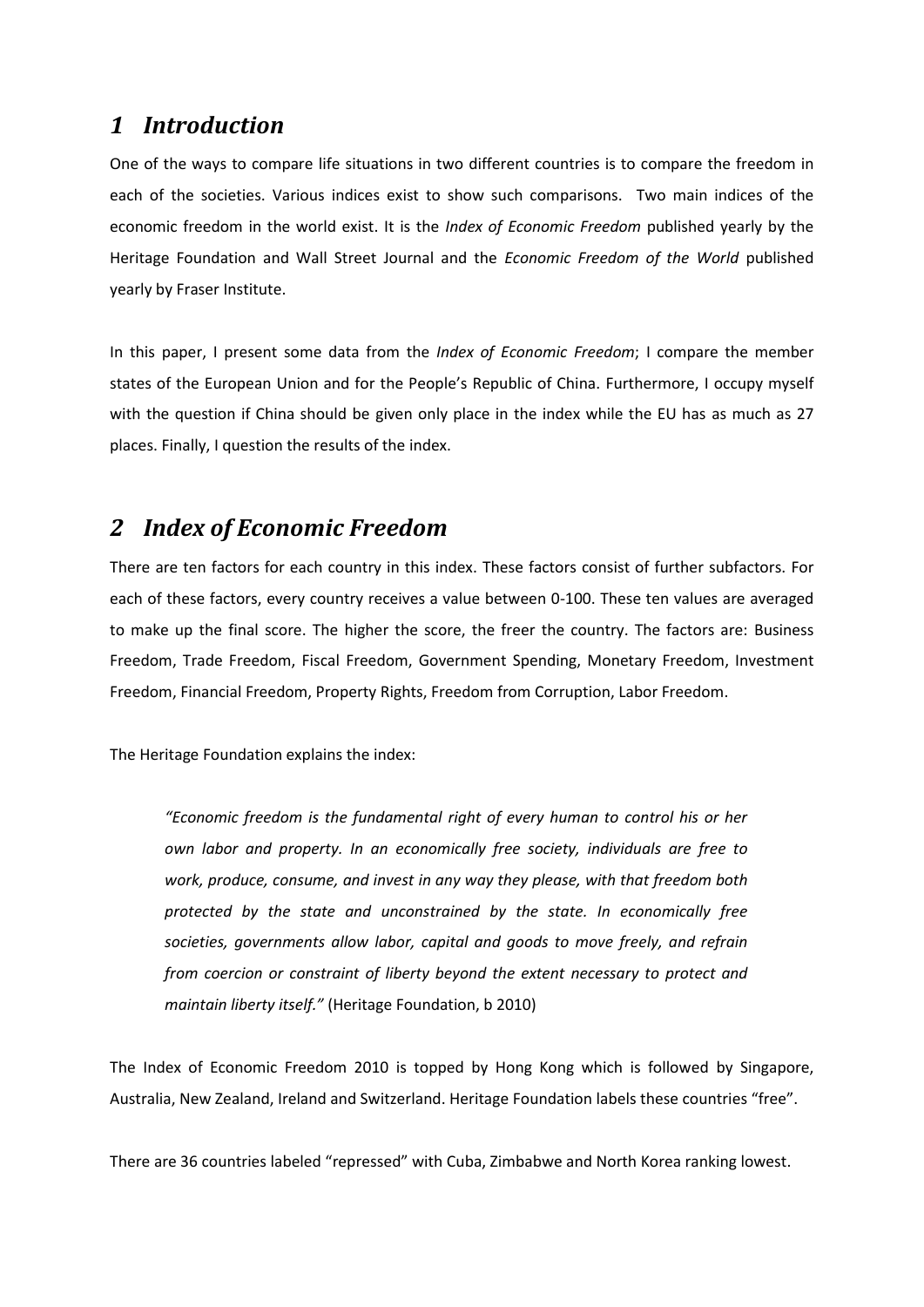Let us take a look at how the European Union is doing in this index. The champion is Ireland. However, the data does not include the recent economic and monetary crisis when Ireland had to be bailed out by the European Union and the International Monetary Fund because it was unable to finance its debts.

The countries of the European Union are divided equally into labels "mostly free" and "moderately free". The least free countries are Greece, Italy and Bulgaria. Greece, of course, is the same case as Ireland. It had to be bailed out of its debts in 2010.

| Ireland               | 81.3 | Germany        | 71.1 | Hungary         | 66.1 |
|-----------------------|------|----------------|------|-----------------|------|
| Denmark               | 77.9 | Cyprus         | 70.9 | Slovenia        | 64.7 |
| <b>United Kingdom</b> | 76.5 | Lithuania      | 70.3 | Portugal        | 64.4 |
| Luxembourg            | 75.4 | Belgium        | 70.1 | Romania         | 64.2 |
| The Netherlands       | 75.0 | Czech Republic | 69.8 | France          | 64.2 |
| Estonia               | 74.7 | Slovakia       | 69.7 | Poland          | 63.2 |
| Finland               | 73.8 | Spain          | 69.6 | Greece          | 62.7 |
| Sweden                | 72.4 | Malta          | 67.2 | Italy           | 62.7 |
| Australia             | 71.6 | Latvia         | 66.2 | <b>Bulgaria</b> | 62.3 |
|                       |      |                |      |                 |      |

I present the data for the European Union in the following table:

(Heritage Foundation, d 2010)

#### *2.1 European Union*

The average value (not weighted) of these countries is 69.56. A figure that puts the European Union into the label "moderately free", below its median value which happens to be the Czech Republic.

Because the Czech Republic represents the median and because it is my country, I will use it as the proxy for the whole European Union. (Heritage Foundation, a 2010) The Heritage Foundation gives the Czech Republic 65.5 for Economic Freedom saying the *"regulatory environment remains somewhat inefficient"* and criticizes the number of licenses needed to start a business as well as the difficulties when closing the business.

87.5 for the Trade Freedom which is mostly affected by the European Union tariffs and non-tariff barriers. 80.1 for the Fiscal Freedom. Tax revenues account for 36.9 % of the GDP. 45.6 for the Government Spending that is high according to the Heritage Foundation.

75.6 for Monetary Freedom where the Czech Republic is criticized for various kinds of price floors and price ceilings. It is worth noting here that the Czech Republic is not member of the Eurozone.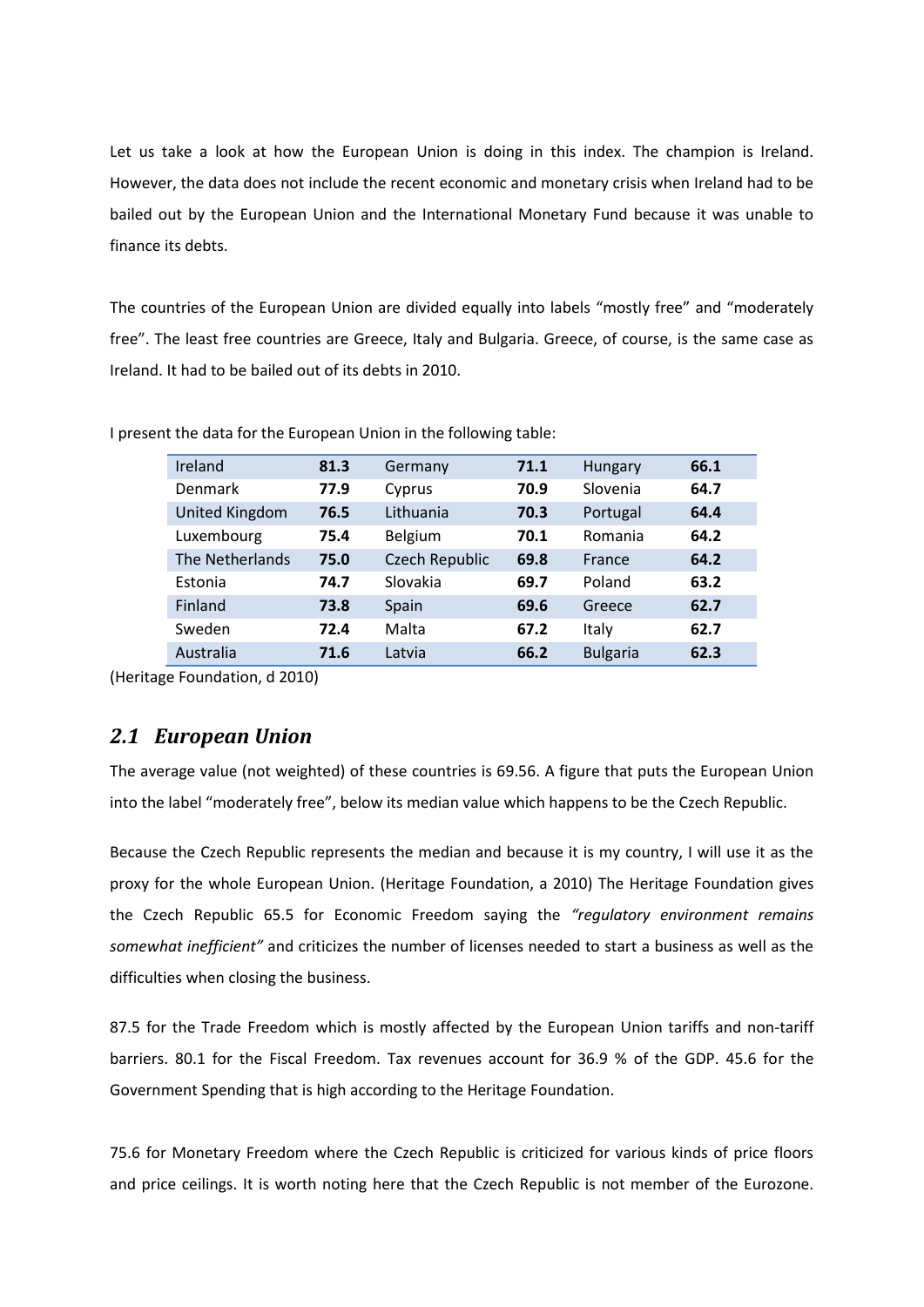70.0 for Investment Freedom. *"Slow legislative and judicial reform, uneven contract enforcement, bureaucracy, and corruption are continuing obstacles."* 80.0 for Financial Freedom – the impacts of the global financial turmoil were modest in the Czech financial sector.

65.0 for Property Rights. The Czech Republic is criticized for slow judicial system where judgments vary from court to court and where it is difficult to enforce judgments. 52.0 for Freedom from Corruption is the lowest score in the Czech Republic's index. Just last month, one of the ministers resigned because of a corruption scandal. 76.4 for Labor Freedom stating that *"dismissing an employee is relatively easy and inexpensive",* a statement that comes as u surprise to me.

#### *2.2 People's Republic of China*

Although China's administrative regions of Hong Kong, Macau and Taiwan do quite well in the index – occupying the first, the 20th and the 27th place respectively –, the mainland is ranked 140th and labeled "mostly unfree".

China is not a monolithic country. I will comment on this issue later. Now, I will present the data for Mainland China as provided by the Heritage Foundation. (Heritage Foundation, c 2010)

China receives 49.7 for Business Freedom and is criticized for the number of procedures required to start a business. 72.2 for Trade Freedom where it is criticized for *"import and export bans and restrictions, import and export licensing, non-transparent tariff classifications, complex regulations and standards, subsidies, state trading in certain goods, services market restrictions, issues involving the protection of intellectual property rights, and inconsistent and corruption-prone customs administration".*

70.2 for Fiscal Freedom. China is praised for low corporate tax rate. Tax revenues account for 18.3 percent of the GDP. Remember, it is one half of what they account for in the Czech Republic.

The highest figure, 88.1, receives China for Government Spending which accounts for 19.9 % GDP. Remember again, that in the Czech Republic it is the double of this figure.

70.6 for Monetary Freedom. China is criticized for distorting domestic prices. Not related to this index, but many sources in the West, including the USA government, criticize the People's Bank of China for the exchange rate regime under which it operates the *renminbi*. This logic, however, is flawed. (Boudreaux 2010)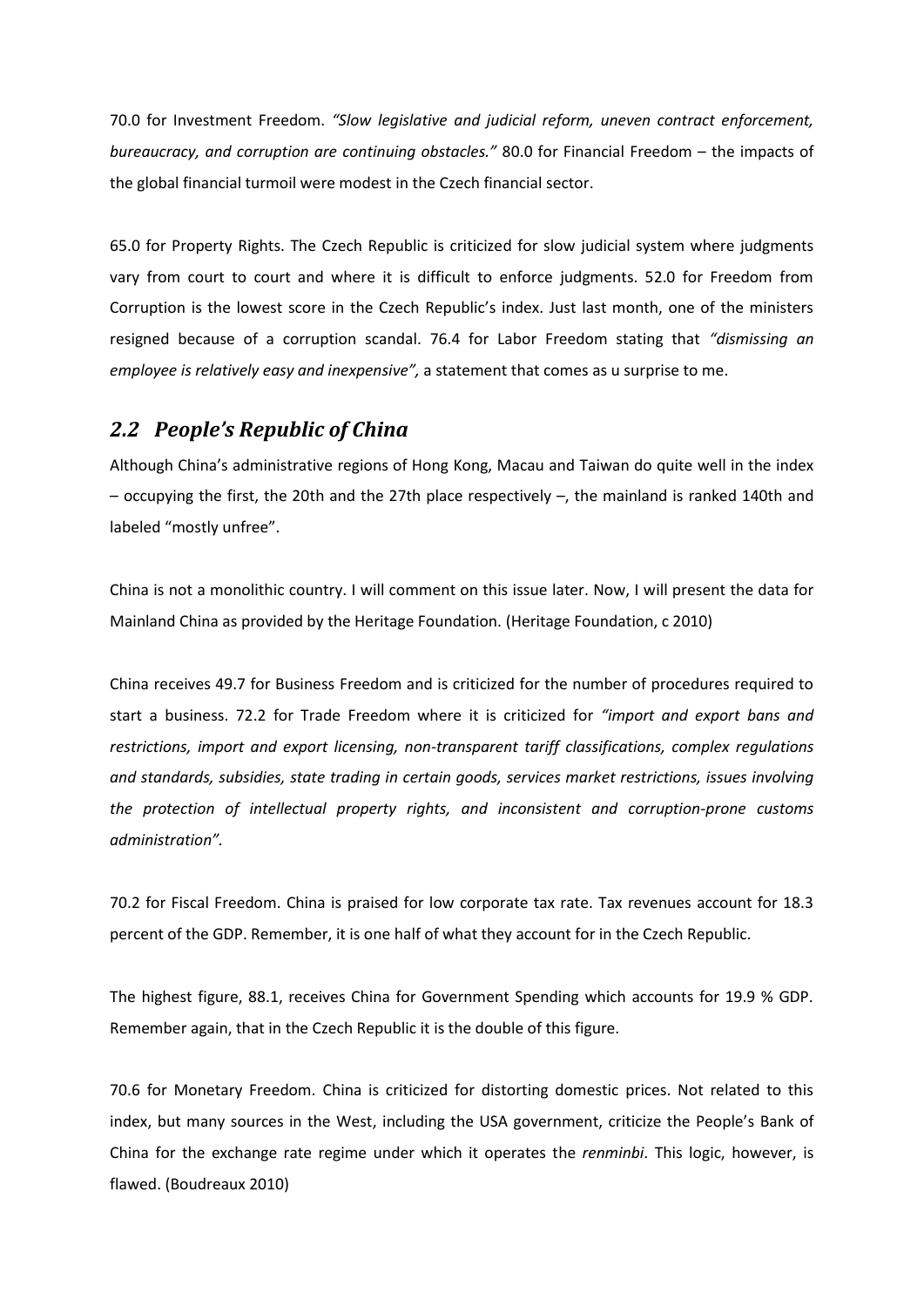20.0 for Investment Freedom. There are industries where investment is encouraged, permitted, restricted and prohibited. Furthermore, *"investors face regulatory non-transparency, complex and inconsistently enforced laws and regulations, weak protection of intellectual property rights, corruption, industrial policies protecting local firms, and a legal system that cannot guarantee the sanctity of contracts. "*

30.0 for Financial Freedom where it says that China is opening itself to foreign banks but only slowly. 20.0 for Property Rights where China is criticized for owning all land that is only subject to long-term leases. 36.0 for Freedom from Corruption that is *"perceived as widespread"*. And finally, 53.2 for Labor Freedom saying that dismissing an employee may require consultations with the local bureau.

|                            | Czech Rep. | China | <b>Difference</b> |
|----------------------------|------------|-------|-------------------|
| <b>Business Freedom</b>    | 65.5       | 49.7  | 15.8              |
| Trade Freedom              | 87.5       | 72.2  | 15.3              |
| <b>Fiscal Freedom</b>      | 80.1       | 70.2  | 9.9               |
| <b>Government Spending</b> | 45.6       | 88.1  | $-42.5$           |
| <b>Monetary Freedom</b>    | 75.6       | 70.6  | 5.0               |
| Investment Freedom         | 70.0       | 20.0  | 50.0              |
| <b>Financial Freedom</b>   | 80.0       | 30.0  | 50.0              |
| <b>Property Rights</b>     | 65.0       | 20.0  | 45.0              |
| Freedom from Corruption    | 52.0       | 36.0  | 16.0              |
| Labor Freedom              | 76.4       | 53.2  | 23.2              |
| mean                       | 69.8       | 51.0  | 18.8              |

#### *2.3 Overview*

## *3 China's Provinces*

As I have already said, China is not a monolithic country. Although usually it is considered to be the modern-day Soviet Union where everything is the same, the reality proves otherwise.

In fact, the European Union is economically much more homogenous than China. Disregarding Luxembourg because it is a very small country with a lot of foreign labor (which sky-rockets all percapita measures), the country with the highest GDP per capita (PPP) in the EU (The Netherlands – 40,777 USD) is 3.47 times as productive as the one with the lowest (Romania – 11,766 USD). Not disregarding Luxembourg, the most productive country would produce 6.82 times as much as the least productive one. (IMF 2010)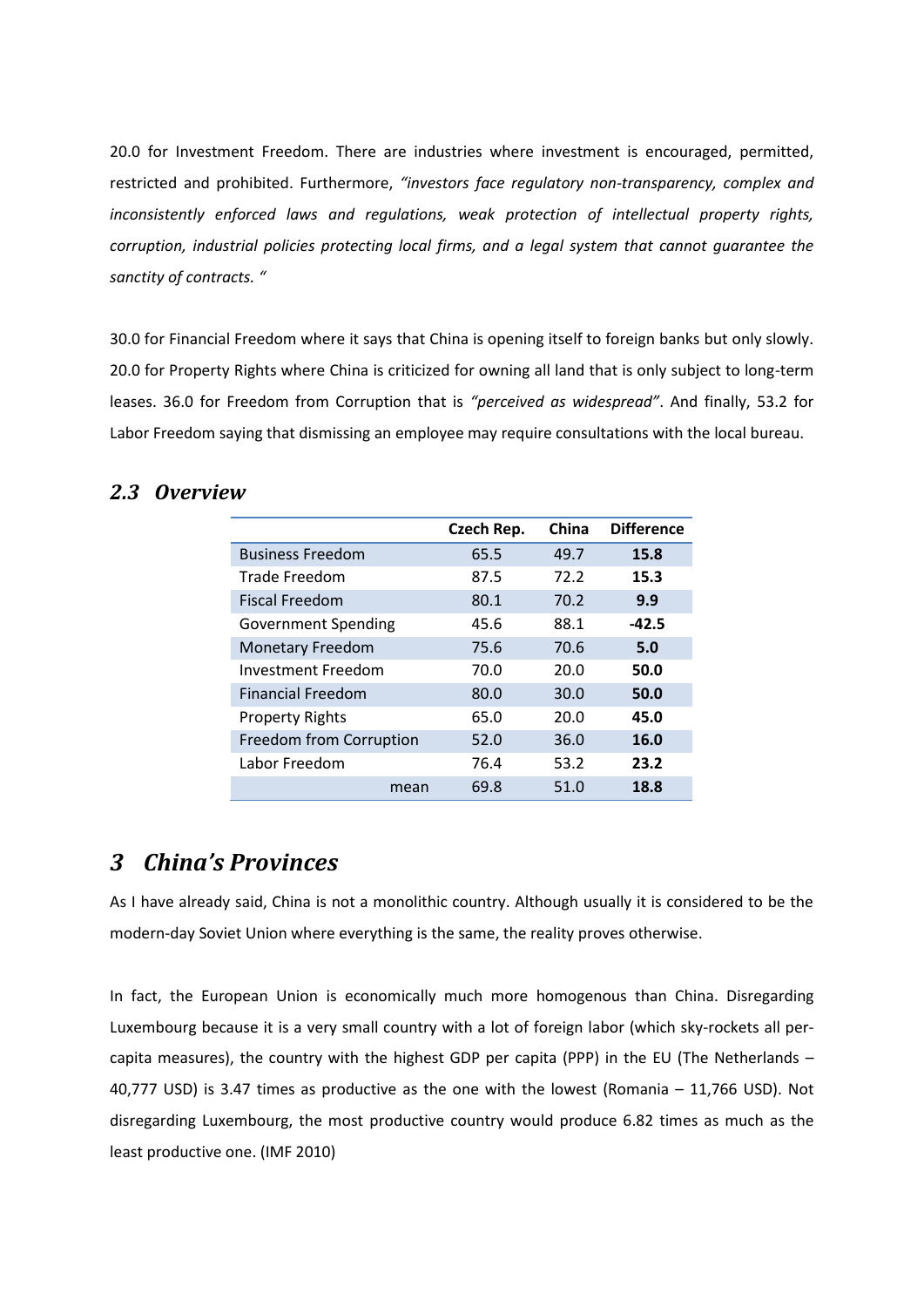As for China, if we count only proper provinces (省), the highest GDP per capita (PPP) is in Zhejiang (11,591 USD), the lowest in Guizhou (2,682 USD). Zhejiang is thus 4.32 times more productive in percapita terms. Counting all administrative regions, Hong Kong is 15.9 times as productive or Shanghai 7.82 times as productive. $^{1}$  (National Bureau of Statistics 2010)

The closest statistic to the Index of Economic Freedom that I have found for China's Provinces is Marketisation in China (Wang, Fan and Zhu 2007). They use different methods to establish their index but basically we can say that it is similar.



I argue that it is academically dishonest to treat China as a monolith and attribute only one number for the whole republic whereas treating the European Union as 27 independent countries still remains the case.<sup>2</sup>

1

 $<sup>1</sup>$  I wanted to make my argument short and clear. The fact is that EU25 (without Bulgaria and Romania) is</sup> much more homogenous than EU27. This would be seen from another statistic, for example the standard deviation of the GDP per capita. But because my argument holds even with this simple relation of GDP per capita, I do not think it is necessary to compute the deviation.

 $^2$  And doing so despite the fact that the European Union has all attributes of one state – it has a President, a Diplomatic Service, a common currency, common borders, and it is claiming a seat in the United Nations.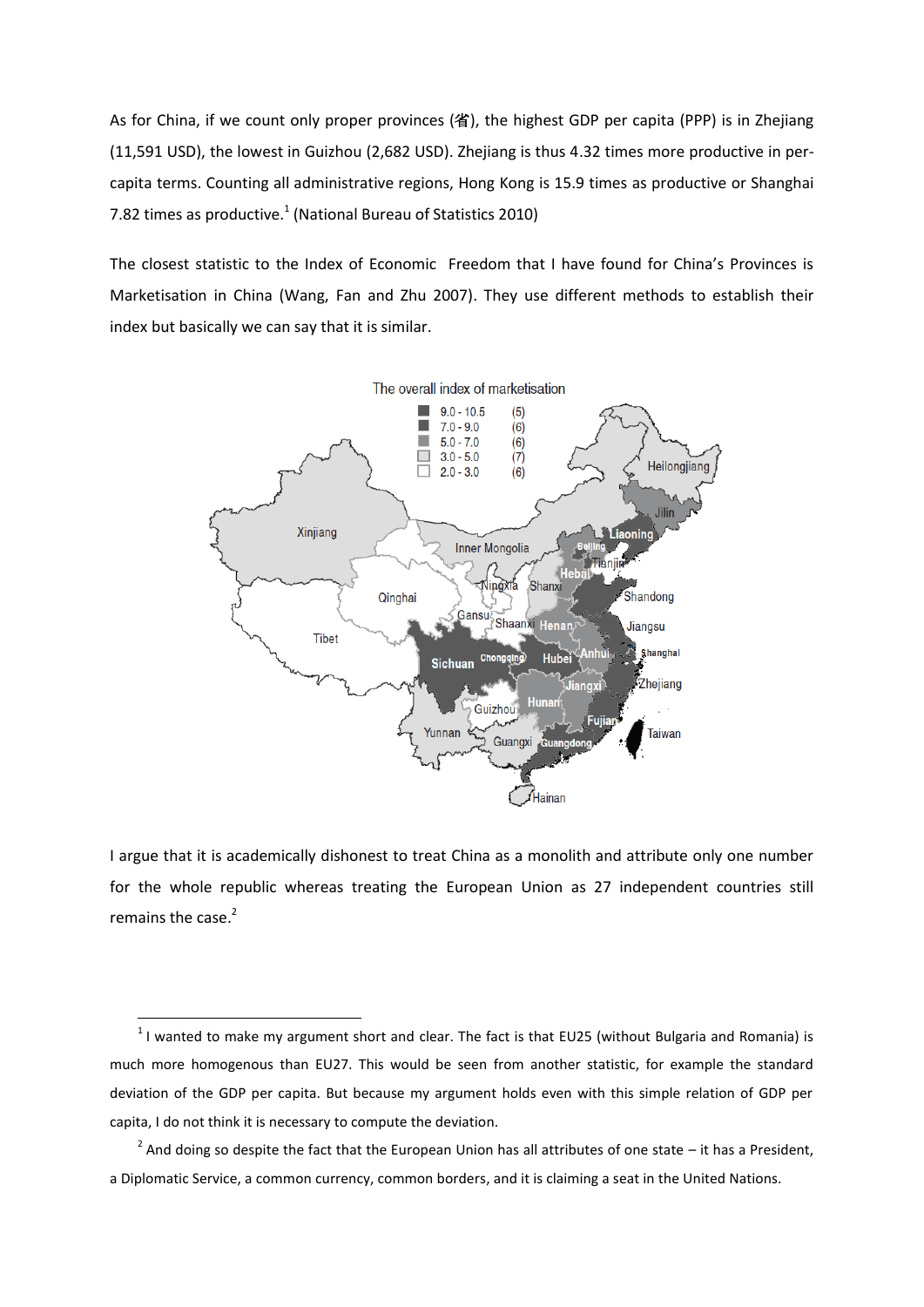Although, of course, many things would remain the same, it would be interesting to see the Heritage Foundation provide rankings for China's administrative regions separately using the same method it uses for the entire world.

There can be no doubt that the situation of freedom in China is improving. It is admitted in the Heritage Foundation report and in their paper Wang, Fan and Zhu come to a conclusion that reads:

*"Marketisation in China accelerated during the period from 2001 to 2005 that is, the period after China's WTO accession. The basic framework of a market economy has been established, although there are still bottlenecks in further development of market mechanisms, due mainly to lack of government sector reform and an undesirable legal environment for a market economy. [...] marketisation made a significant contribution to economic growth during the period from 1997 to 2005, especially in recent years."* (Wang, Fan and Zhu 2007)

#### *4 On the Other Hand*

Although China ranks 140th out of 179 nations (21st percentile) in the Index of Economic Freedom as published by the Heritage Foundation, it ranks 82nd out of 141 (41st percentile) in a very similar index called *Economic Freedom of the World* that is published by the Fraser Institute. China scores 6.54 out of ten. (Fraser Institute 2010)

The median EU country in this index is Cyprus on the 36th place (74th percentile) which scores 7.36. This makes a difference of 0.82. Remember, the median EU country in the *Index of Economic Freedom* was the Czech Republic on the 34th place (81st percentile) and the difference between this country and China was 18.8 on a one-hundred scale. This index seems not to be as harsh towards China as the previous one.

On a less academic note, I want to say a few words for which I have only weak academic evidence and therefore the reasoning may not be too convincing. After having spent 23 years of my life in what is now known as the European Union (22 of those years in Czechoslovakia and the Czech Republic and one year in Germany), I have spent five months in China, almost exclusively in the richest provinces (namely Shandong, Shanghai, Jiangsu, Zhejiang, Guangdong, Hainan and Fujian in that order).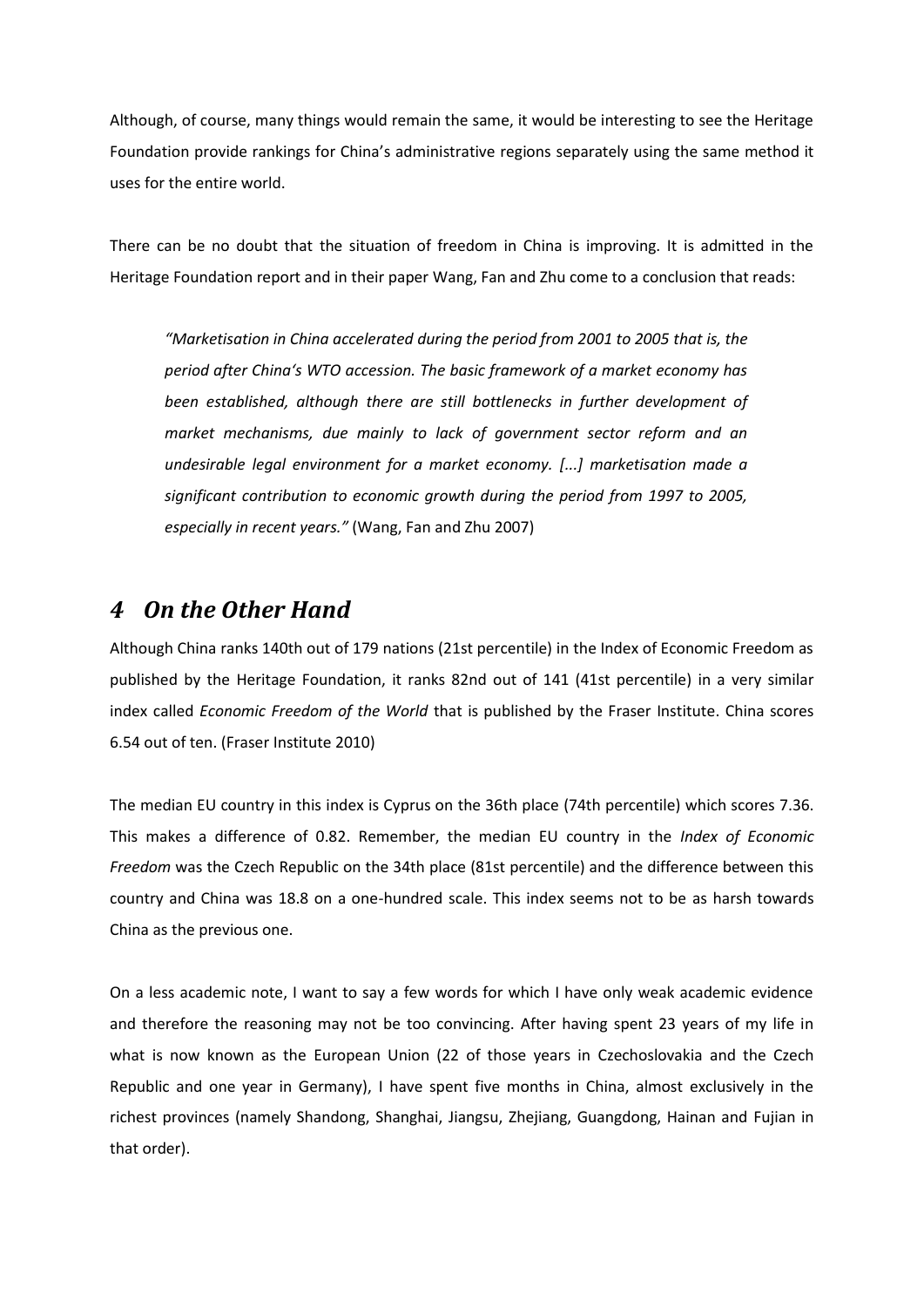I cannot comment on the poor provinces like Guizhou, Gansu or Tibet that gets lots of media attention in the West. I also cannot comment on the macro-situation any better than the two indices mentioned above.

But I can say with confidence that I have never seen such a density of small businesses in my entire life, not even in the (in)famous Chinatown in Soho, London. Having so many businesses on every street does not quite fit into the image of a Soviet-Union-style unfree society that is still supported – to a great extent – by the *Index of Economic Freedom*.

When one considers the sheer number of absurd restrictions or bans in the EU trade (light bulbs, cucumbers, bananas, cigarettes, petrol, cheap candles from China, LCDs, telephone chargers, and so on...), one has to ponder if it is not the other way round with freedom for small businesses and their customers between the EU and China.

# *5 Conclusion*

In this paper I have compared the economic freedom in the European Union with the economic freedom in the People's Republic of China. Using the Index of Economic Freedom published by the Heritage Foundation, I have shown that the economic freedom is greater in the EU in all regards but government spending.

I have expressed my doubts about the usefulness of regarding China as a unified country and I have shown the differences between China's provinces. I have also used Economic Freedom of the World and anecdotal evidence to question the harshness of the Index of Economic Freedom.